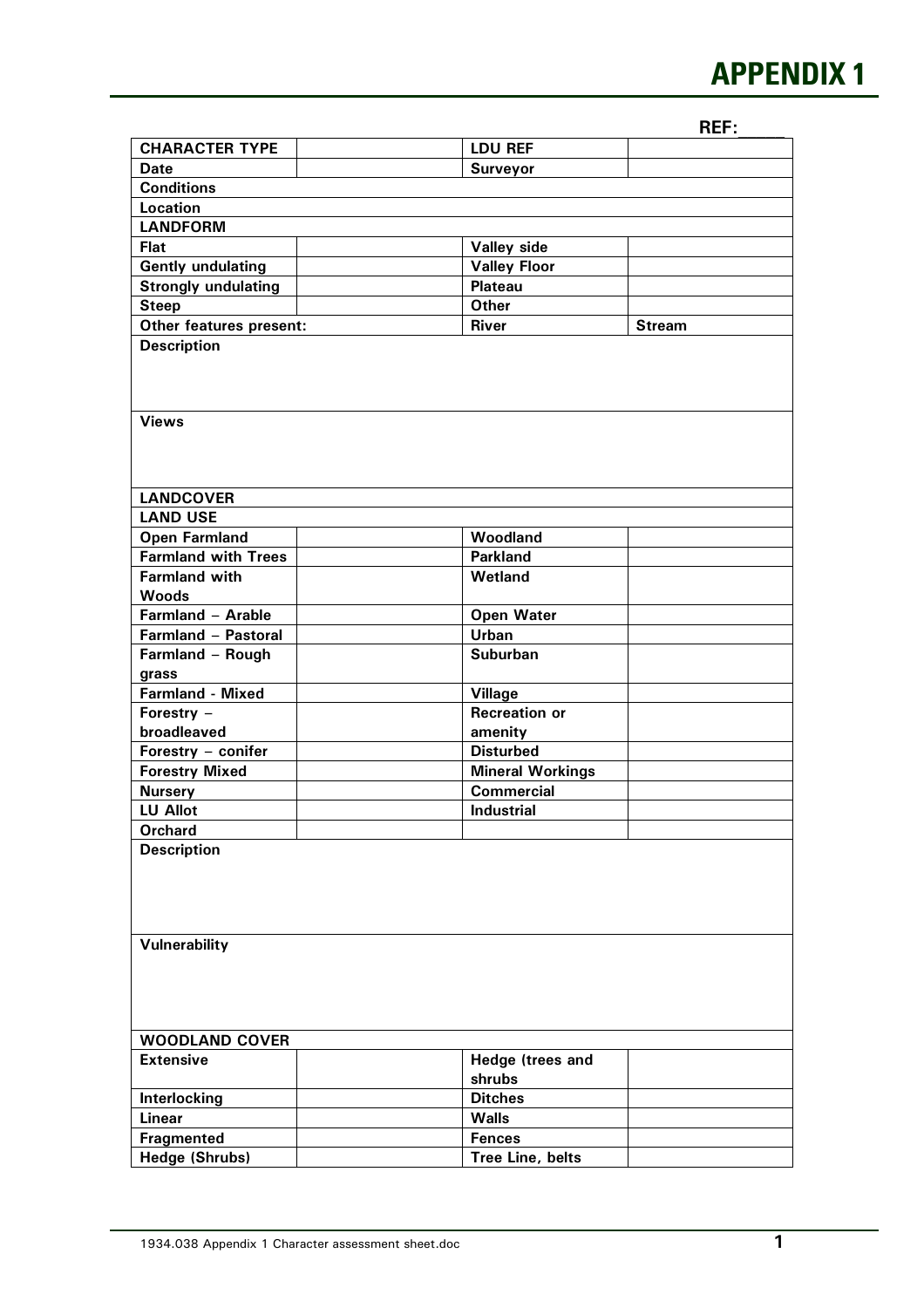| <b>Description</b>                       |                    |                        |                   |  |  |  |
|------------------------------------------|--------------------|------------------------|-------------------|--|--|--|
|                                          |                    |                        |                   |  |  |  |
|                                          |                    |                        |                   |  |  |  |
| Vulnerability                            |                    |                        |                   |  |  |  |
|                                          |                    |                        |                   |  |  |  |
|                                          |                    |                        |                   |  |  |  |
| <b>HISTORIC PATTERN</b>                  |                    |                        |                   |  |  |  |
| <b>TYPE</b>                              |                    |                        |                   |  |  |  |
| Organic                                  | <b>Planned</b>     | <b>Unenclosed</b>      |                   |  |  |  |
| Field boundary type                      | <b>Field size</b>  | <b>Overall pattern</b> |                   |  |  |  |
| No boundaries                            | <b>Small</b>       |                        |                   |  |  |  |
| <b>Straight boundaries</b>               | <b>Medium</b>      |                        |                   |  |  |  |
| <b>Curving sinuous</b>                   | Large              |                        |                   |  |  |  |
| Transport pattern -                      |                    |                        |                   |  |  |  |
| Route                                    |                    | Form                   | <b>Verges</b>     |  |  |  |
| <b>Trunk A road</b>                      | <b>Tracks</b>      | <b>Straight</b>        | <b>Absent</b>     |  |  |  |
| <b>B</b> road                            | Railway            | Winding                | Variable          |  |  |  |
| C or unclassified                        | <b>Other</b>       | <b>Sunken</b>          | <b>Uniform</b>    |  |  |  |
|                                          |                    |                        | (Wide/med/narrow) |  |  |  |
|                                          |                    |                        | <b>Ditched</b>    |  |  |  |
| <b>Settlement</b>                        |                    |                        |                   |  |  |  |
| Town                                     | <b>Village</b>     | <b>Hamlet</b>          | Isolated          |  |  |  |
| <b>Country House</b>                     | Other useful info: |                        |                   |  |  |  |
| <b>Building style</b>                    |                    |                        |                   |  |  |  |
| Vernacular                               |                    | Non-vernacular         |                   |  |  |  |
| <b>Materials:</b>                        |                    |                        |                   |  |  |  |
| Historic Pattern - Description           |                    |                        |                   |  |  |  |
|                                          |                    |                        |                   |  |  |  |
|                                          |                    |                        |                   |  |  |  |
|                                          |                    |                        |                   |  |  |  |
| Historic Pattern vulnerability to change |                    |                        |                   |  |  |  |
|                                          |                    |                        |                   |  |  |  |
|                                          |                    |                        |                   |  |  |  |
|                                          |                    |                        |                   |  |  |  |
|                                          |                    |                        |                   |  |  |  |
| <b>Overall Character Summary</b>         |                    |                        |                   |  |  |  |
|                                          |                    |                        |                   |  |  |  |
|                                          |                    |                        |                   |  |  |  |
|                                          |                    |                        |                   |  |  |  |
|                                          |                    |                        |                   |  |  |  |
|                                          |                    |                        |                   |  |  |  |
|                                          |                    |                        |                   |  |  |  |
|                                          |                    |                        |                   |  |  |  |
|                                          |                    |                        |                   |  |  |  |